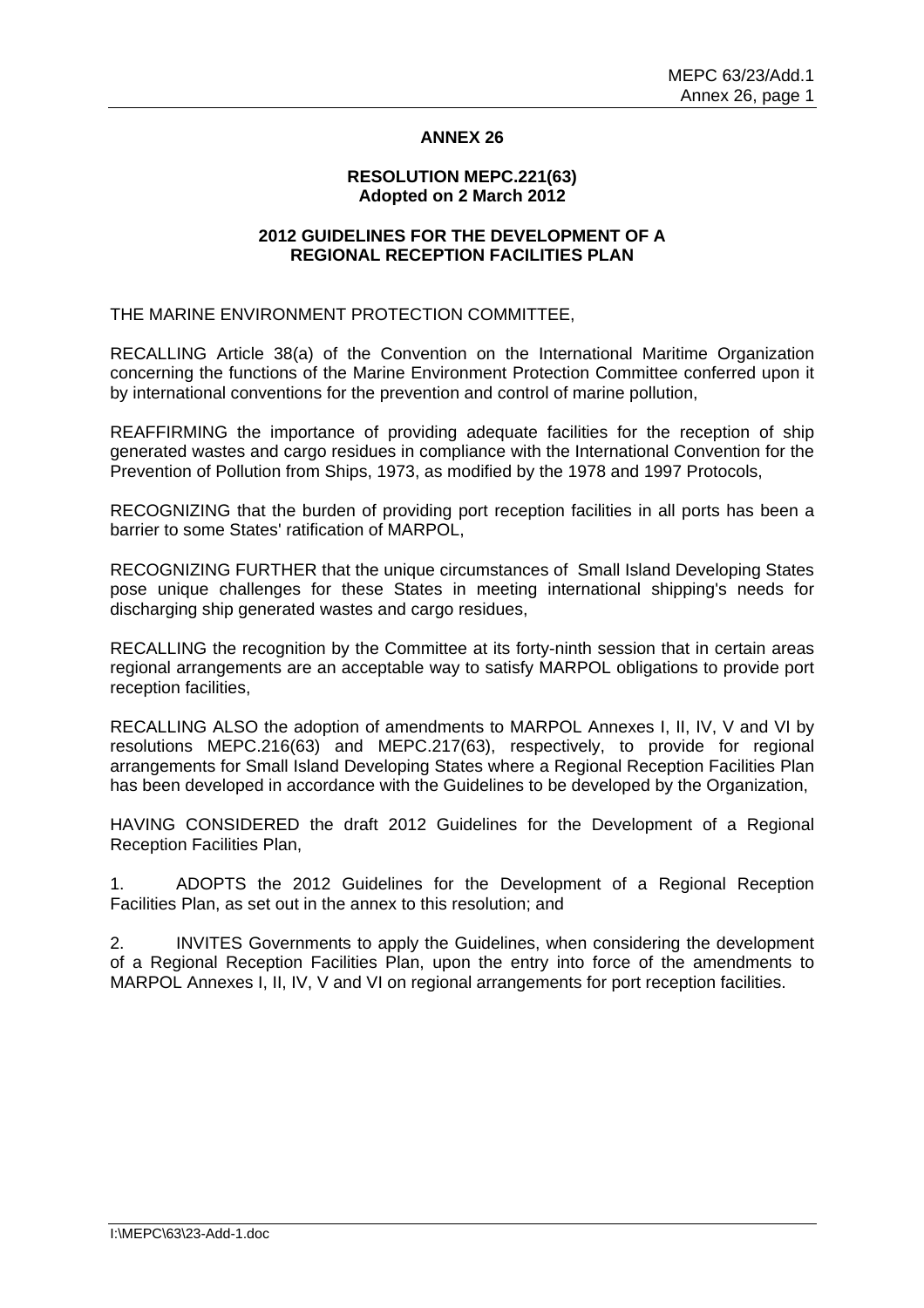### ANNEX

### **2012 GUIDELINES FOR THE DEVELOPMENT OF A REGIONAL RECEPTION FACILITIES PLAN**

#### **Objectives of the Guidelines**

1 The Guidelines provide guidance for the development of a Regional Reception Facilities Plan (RRFP) to assist Member States in specific geographic regions of the world in the appropriate and effective implementation of regulation 38 of Annex I, regulation 18 of Annex II, regulation 12 of Annex IV, regulation 8 of Annex V and regulation 17 of Annex VI of MARPOL.

# **Application of the Guidelines**

2 The Guidelines are provided to assist Governments to develop appropriate and effective regional port reception facilities' arrangements that meet the needs of international ships calling at ports and terminals within an identified geographical region. Detailed proposals for regional arrangements (RA) for port reception facilities should be submitted to the Marine Environment Protection Committee (MEPC) for consultation, in accordance with the Guidelines on the organization and method of work of the Maritime Safety Committee and the Marine Environment Protection Committee and their subsidiary bodies (MSC-MEPC.1/Circ.4, as amended) . Submissions should be co-sponsored by all Member States whose ports and terminals will participate in the proposed RRFP. Before finalizing and implementing the RRFP, the proposing Parties should take into account the comments received as a result of the Committee's review.

# **Definitions**

3.1 *Regional Reception Facilities Plan* (RRFP) – a document developed in accordance with Part 1 of these Guidelines.

3.2 *Regional Ships Waste Reception Centre* (RSWRC) – a port identified in the RRFP where adequate port reception facilities for ship generated wastes and cargo residues regulated under MARPOL are available.

3.3 *Period of review* – time in years after which an RRFP is to be reviewed, with a view to ensuring that the RA for port reception facilities in place under the RRFP continue to meet the needs of stakeholders and the objectives of MARPOL.

# **Part 1 – Development of a Regional Reception Facilities Plan (RRFP)**

4 *Identification of the region to be covered by a RRFP* – For the purposes of an RRFP, a region should include the participating States and the ports that will be covered by the plan. A map should be provided, clearly showing the participating States and all ports within the region. The majority of States participating in an RRFP should be Small Island Developing States (SIDS). Although non-SIDS may participate, they should do so only so far as their ports may be Regional Waste Reception Centres. The obligations of non-SIDS to provide adequate reception facilities in all ports and terminals will not be satisfied by RA.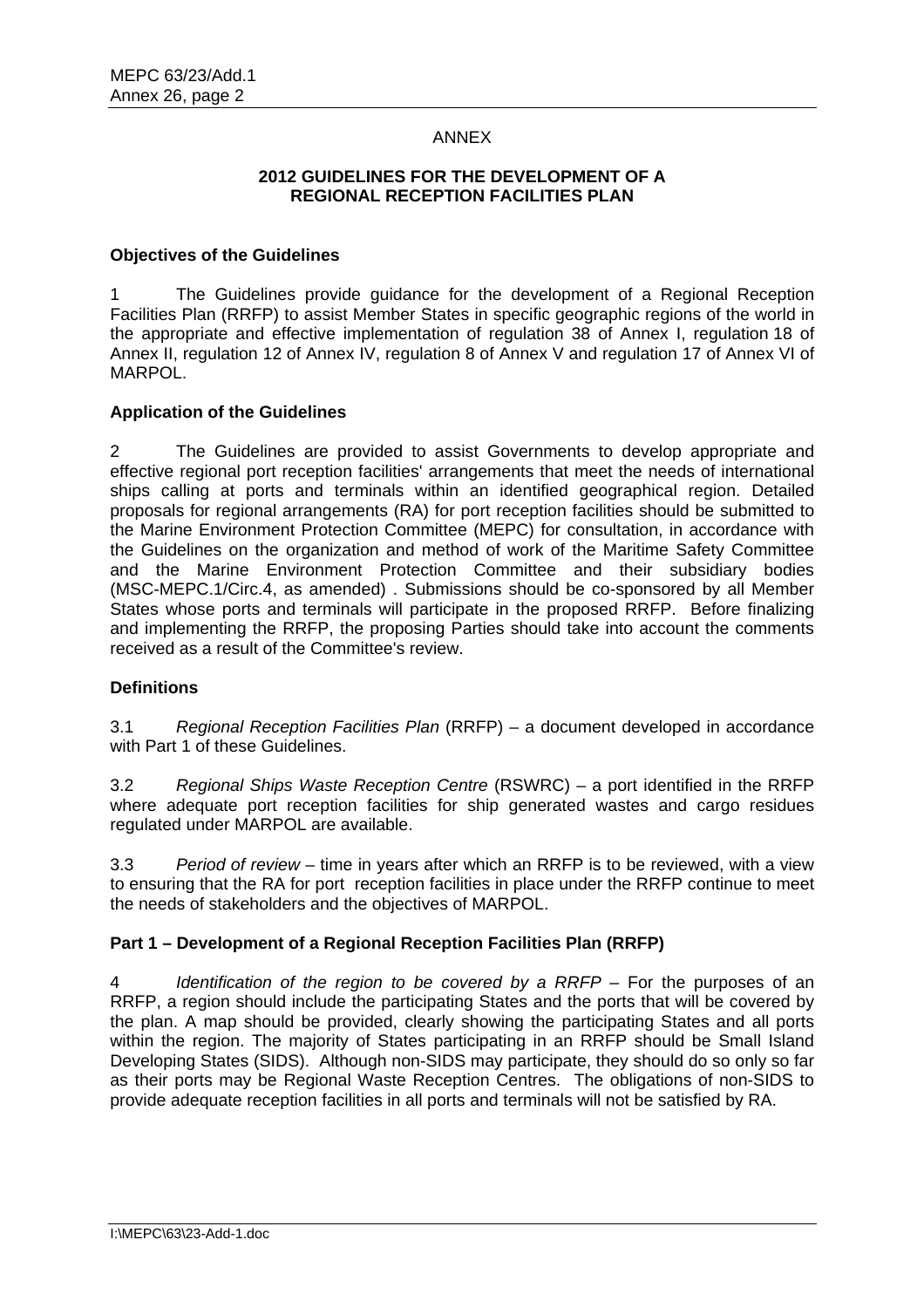5 *Identification of the nature of the unique circumstances that impact on the ability to provide adequate port reception facilities* – A clear understanding of such unique circumstances will lead to a logical approach to designing RA that most efficiently address those circumstances. Generally, such circumstances will include practical difficulties on the part of a State to manage its own domestic waste, or a disproportionate additional burden from ships to the domestic waste stream. Distances between ports and suitable waste processing facilities may result in unacceptable costs for transport which may increase the risk of inappropriate treatment. A State's small geographical size may limit the space available to process or dispose of ship generated wastes and cargo residues, as may geomorphology (for example high water table or unstable land areas on low lying islands). A small population may limit the ability to provide staff to receive and process ship generated wastes and cargo residues at times convenient to ships. In addition to these examples, other unique circumstances may be present and should be fully described in the RRFP.

6 In demonstrating a compelling need for RA, alternatives should be explored, costed and assessed in terms of their environmental risk. For example, it may be relatively efficient to receive ship generated wastes and cargo residues in every port, temporarily store it and transport it to a central treatment plant for processing, while being sure to comply with applicable international law on the transboundary movement of hazardous wastes. The cost of such storage, transport and central processing may be less than providing comprehensive processing of ship generated wastes and cargo residues in the vicinity of every port, and may be more easily funded and/or recovered from port users. However, in some regions, the cost of transport may still be prohibitive and the environmental risk associated with the transport of the ship generated wastes and cargo residues may be unacceptable.

7 Note that RA are not intended as a quick solution for short-term problems (e.g. where an individual port has a temporary inability to provide adequate port reception facilities due to equipment breakdown, industrial action, severe weather etc.). RA is intended for ports where the practicality of providing port reception facilities is likely to be challenging for the foreseeable future. A clear understanding of the unique circumstances will also help to identify the areas or issues that may be able to be tackled in the long term to enhance the provision of port reception facilities throughout the region.

8 *Context for RA within a broader approach to waste management and implementation of MARPOL* – RA should be designed to complement other strategies to improving management of ship generated wastes and cargo residues within a region. It should be clearly understood and documented how RA will contribute to efforts to improve the ability of a State to effectively fulfil its obligations under MARPOL, or to accede to MARPOL where a State is not already a Party. Parties proposing RA should ensure that such arrangements would be suited to the vessels calling at ports within the region and would not encourage any illegal discharge into the sea.

9 *International and domestic shipping and the needs of ships operating in the region to discharge ship generated wastes and cargo residues –* Understanding shipping patterns is important to assessing the demand for port reception facilities in a region and in individual ports. The ships calling at each port within a region should be quantified, as well as the existing number of requests for reception of various types of ship generated wastes and cargo residues. Advice on how to approach this task is given in several IMO documents and publications.<sup>1</sup>

 $\frac{1}{1}$  Refer to resolution MEPC.83(44) on Guidelines for Ensuring the Adequacy of Port Reception Facilities; the Comprehensive Manual on Port Reception Facilities (IMO, 1999); and Circular MEPC.1/Circ.671, Guide to Good Practice for Port Reception Facility Providers and Users.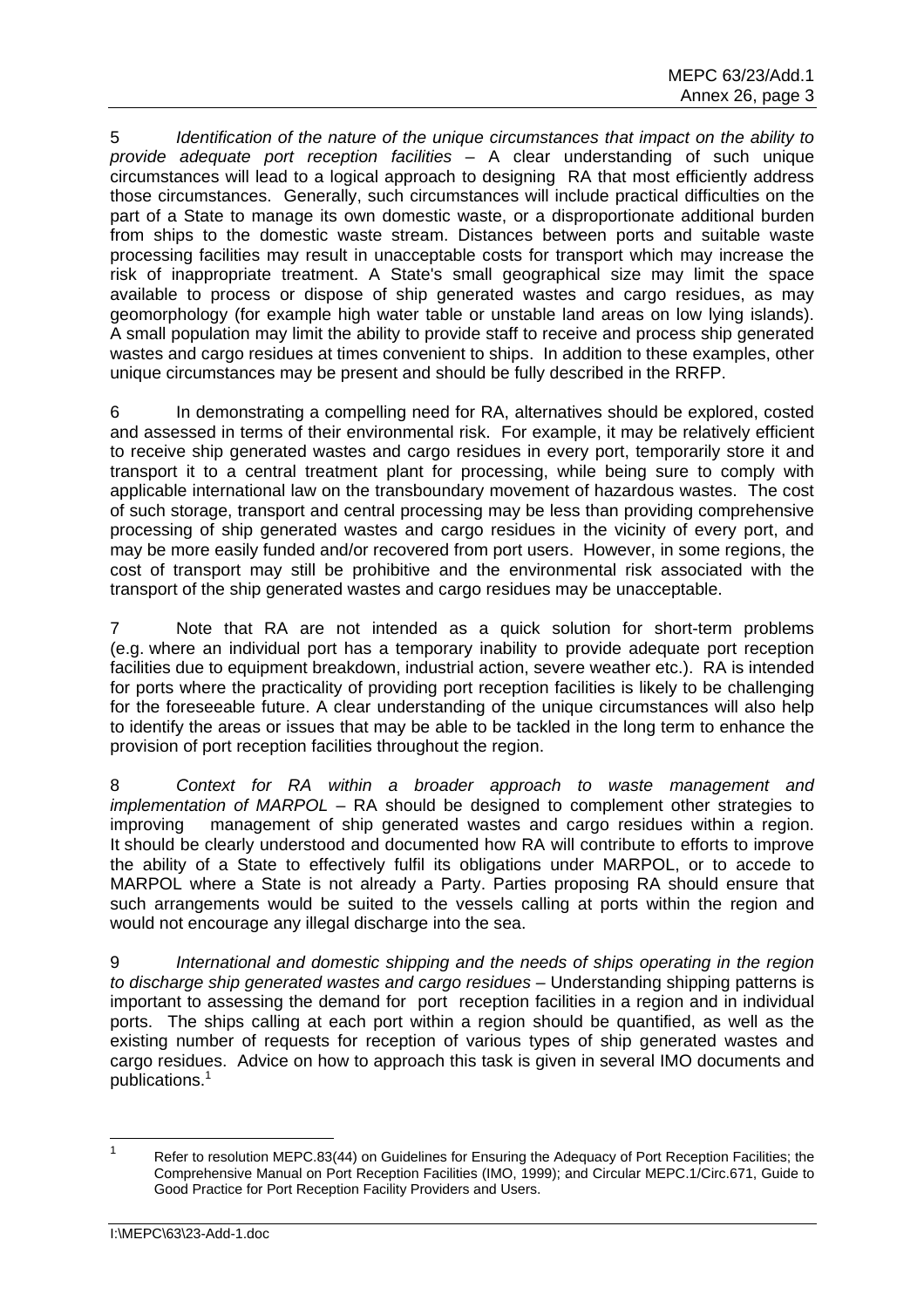10 The types of ships operating in a region should be carefully identified as certain ship types generate particular waste streams and/or are subject to specific ship generated wastes and cargo residues management requirements. For example:

- oil and chemical tankers cargo slops from tankers can reach large volumes with high water content compared to other types of ships' generated wastes which is generally more concentrated;
- oil tankers of less than 150 gross tonnage  $-$  in most cases these ships are required to retain all oil on board;
- fishing vessels damaged or otherwise decommissioned fishing gear can be bulky and contaminated with target and non-target species, including invasive aquatic species and fouling organisms;
- passenger vessels these generally have larger volumes of garbage and sewage compared to the general merchant fleet; and
- recreational vessels may lack or have limited pollution prevention equipment, for example smaller holding tanks and garbage storage areas, basic or no sewage treatment, no bilge water treatment.

11 For a successful regional approach, it is also important to understand the overall voyage pattern of ships calling at ports in the region. Therefore, an RRFP should take account of routes and ports of call, including origin and destination outside the region. A ship should not need to deviate from its route for the sole purpose of accessing port reception facilities. Aspects of routing and voyage planning that might affect the amount of ship generated wastes and cargo residues on board ships arriving in a particular region or port, and/or the need to clear ship generated wastes and cargo residues storage spaces prior to the onward journey, include:

- voyage through a Special Area where certain ship generated wastes and cargo residues may not be allowed to be discharged into the sea;
- voyage through a Particularly Sensitive Sea Area where associated protective measures include additional discharge restrictions;
- periods of anchorage prior to entering a port, during which ship generated wastes and cargo residues may accumulate on board; and
- average times spent in each port, which may provide greater or lesser opportunities to discharge ship generated wastes and cargo residues.

12 *Additional considerations –* There may be other factors that influence the demand for port reception facilities in a region or a particular port. For example, quarantine requirements within a region, in a particular port, or at the onward destination, may necessitate particular means of waste handling on board and/or in port (e.g. compulsory discharge to shore, incineration requirements, cleaning or disinfection, fumigation). Increased shipboard collection and segregation of recyclable and reusable materials may also influence demand for port reception facilities.

13 All ports in the region, including type and available facilities – The RRFP should contain a thorough assessment of the port reception facilities at all ports and terminals within the region. Several IMO documents and publications provide detailed information on what constitutes adequate facilities and how adequacy can be assessed. An assessment should also be made of any opportunities to provide adequate port reception facilities where such facilities are not already available.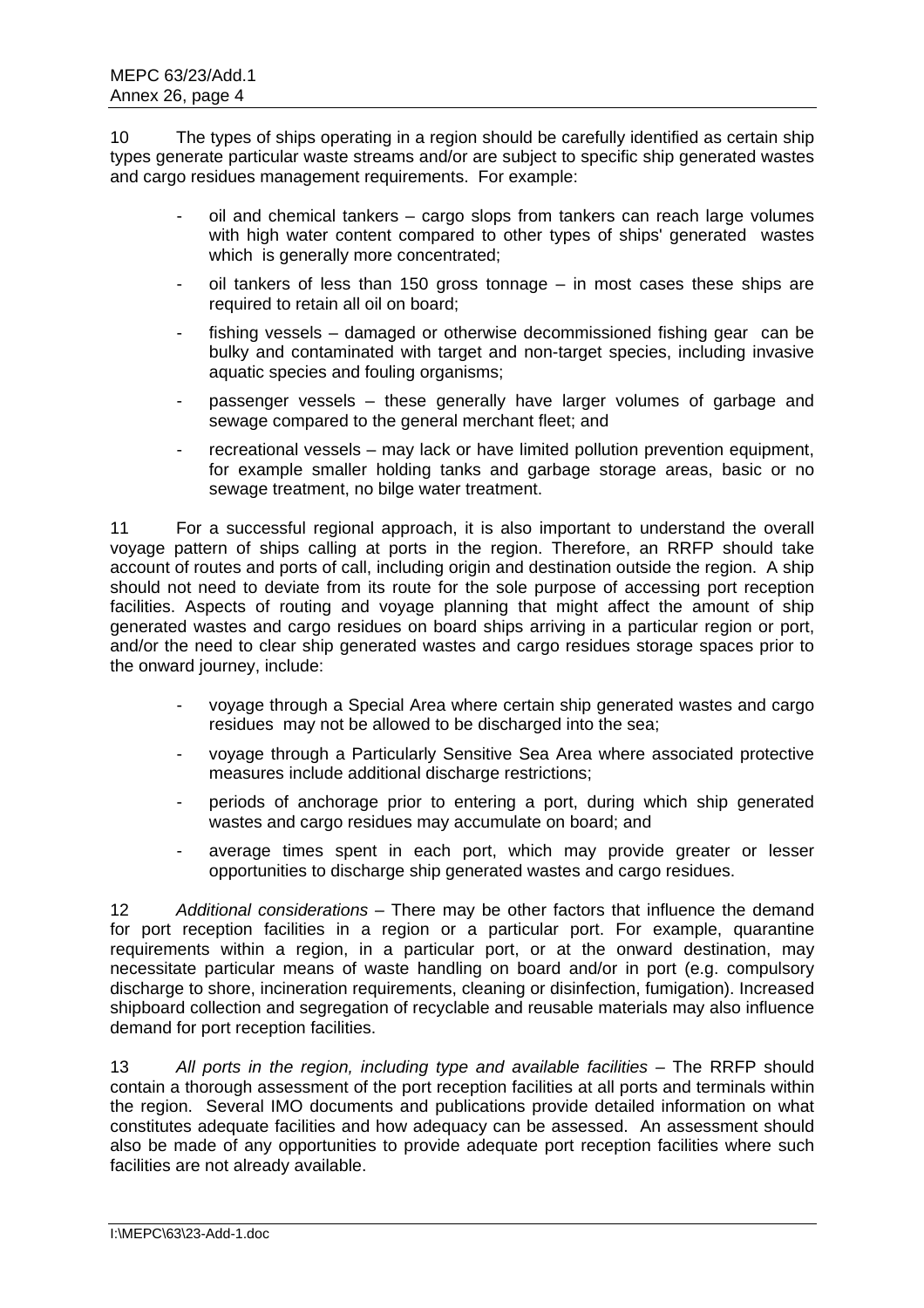14 *Identification of the selected Regional Ships Waste Reception Centres (RSWRC) –*  Based on the foregoing assessments and considerations, an RRFP should identify which ports would be Regional Ships Waste Reception Centres (RSWRC). In general, these should be the ports where facilities are adequate to receive all types of ship generated wastes and cargo residues, including any ship generated wastes and cargo residues remaining on board a ship that has visited a port within the region where ship generated wastes and cargo residues cannot be delivered. RSWRCs should be located so as to be convenient according to the prevailing shipping patterns. This means that ships should not be forced to deviate from their voyage for the sole purpose of delivering ship generated wastes and cargo residues to shore. RSWRCs should be located so that ships can deliver ship generated wastes and cargo residues during normal port visits – that is, where the ship would otherwise have visited for the purposes of unloading, loading, provisioning or lay-up.

15 *Identification of ports with limited facilities (PLF) –* Based on the foregoing assessments, an RRFP should identify which ports have limited facilities (PLF).

16 *Identification of a central point of contact –* A central point of contact should be identified in an RRFP whose role should include:

- maintaining a current version of the RRFP:
- receiving and, where appropriate responding to or redirecting, inquiries about an RRFP;
- facilitating discussions between government, shipping and waste industry stakeholders regarding an RRFP;
- providing consistent information to government, shipping and waste industry stakeholders regarding an RRFP; and
- instigating periodic reviews of an RRFP.

17 Other functions could also be assigned to the central point of contact, depending on the size and complexity of an RRFP.

18 It is suggested that a government agency or authority, rather than an individual person, is nominated as the central point of contact to encourage continuity through any staff changes. The central point of contact should also be able to respond to enquiries in a timely manner. Hours of contact should be at least the business hours of the agency or authority.

19 *Identification of stakeholder roles and responsibilities* – this should list stakeholders and describe their roles and responsibilities in implementing or operating in a region covered by an RRFP. A generic example is provided below, but should be modified and/or expanded upon to address specific arrangements within a region.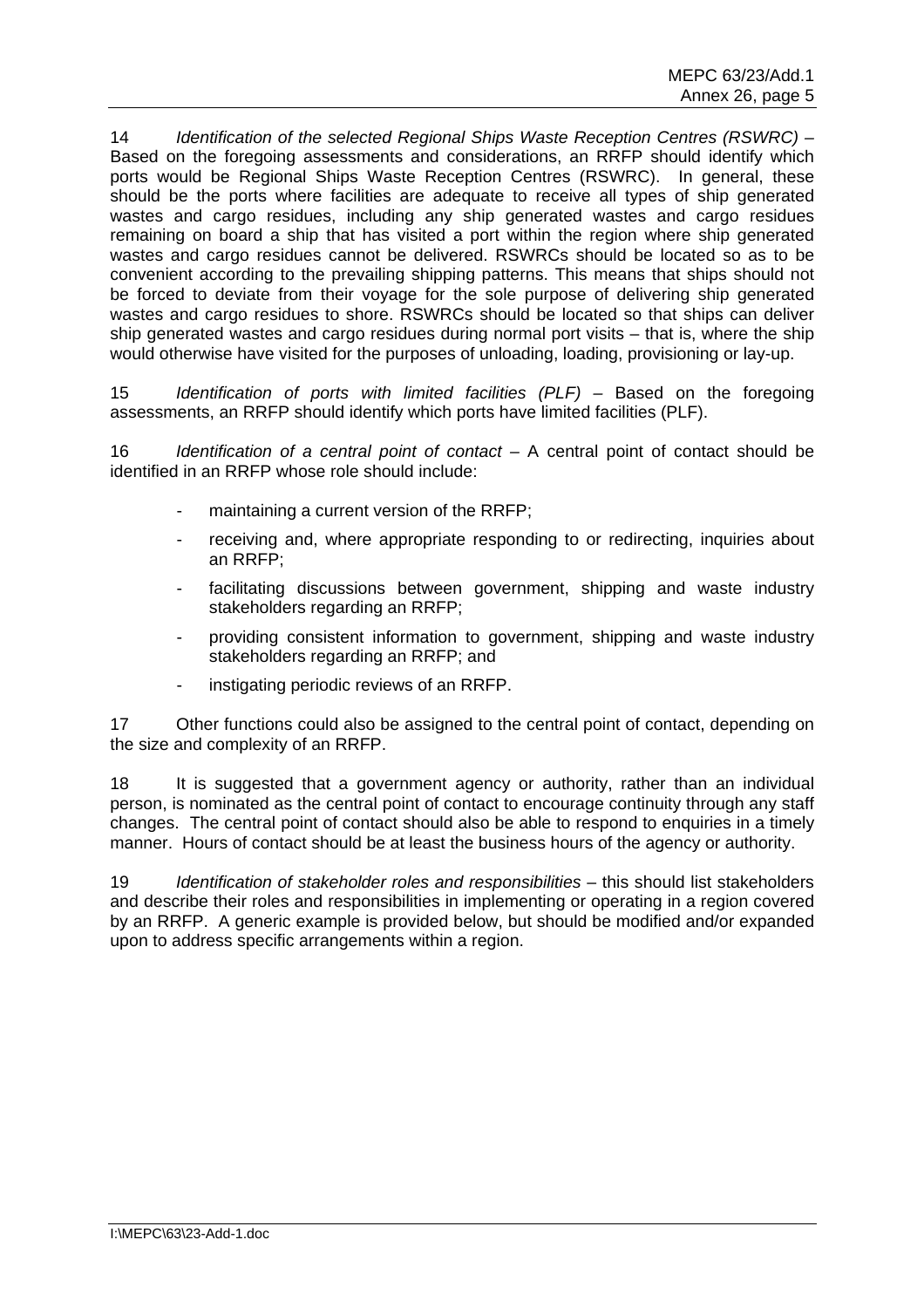| <b>Stakeholder</b>                                                                                          | <b>Examples of roles/responsibilities</b>                                                                                                                                  |
|-------------------------------------------------------------------------------------------------------------|----------------------------------------------------------------------------------------------------------------------------------------------------------------------------|
| Regulators<br>(e.g. environment protection<br>agencies, quarantine<br>authorities, maritime<br>authorities) | Enforcing legislation related to the prevention of<br>pollution from ships, management of ship generated<br>wastes and cargo residues.                                     |
|                                                                                                             | Licensing waste service providers.<br>$\overline{\phantom{a}}$                                                                                                             |
|                                                                                                             | Providing current information to the Organization,<br>including updating GISIS, with respect to port<br>reception facilities.                                              |
| Port users                                                                                                  | Maintaining an awareness of how<br>to<br>access<br>$\qquad \qquad \blacksquare$                                                                                            |
| (e.g. ships agents, masters)                                                                                | information on RSWRCs, PLFs and individual port<br>reception facilities in ports.                                                                                          |
|                                                                                                             | Providing timely advance notification of the need to<br>access port reception facilities.                                                                                  |
|                                                                                                             | Submitting formal reports of alleged inadequacies of<br>port reception facilities where appropriate.                                                                       |
| Waste service providers                                                                                     | Operating in accordance with relevant legislation.<br>$\overline{\phantom{a}}$                                                                                             |
|                                                                                                             | Collecting ship generated wastes and cargo residues<br>$\overline{\phantom{a}}$<br>from vessels and transporting it to storage or<br>disposal point.                       |
|                                                                                                             | Treating, reusing, recycling, destroying or otherwise<br>$\overline{\phantom{a}}$<br>managing ship generated wastes and cargo residues<br>collected by waste transporters. |
|                                                                                                             | Providing current contact details to RRFP point of<br>contact and other stakeholders as necessary.                                                                         |

20 *Period of review* – an RRFP should include a schedule for regular review by the participating States to take into account changing shipping patterns, types of ship generated wastes and cargo residues, local waste infrastructure and capacity improvements and other relevant circumstances. The aim of such a review process is to ensure that the objectives of the Convention and the needs of ships using ports covered by a RRFP continue to be met.

21 *Description of consultations undertaken with stakeholders in developing an RRFP* – this will assist in demonstrating to MEPC and stakeholders that the full range of stakeholder needs, roles and points of view have been thoroughly considered in developing an RRFP.

# **Part 2 – Consultation with MEPC on a Regional Reception Facilities Plan**

22 *Submission to MEPC* – A proposal for a RRFP should be submitted to MEPC, at least twelve months before it is expected to come into effect, for review and comment by the Committee at its next regular session. The proposal should clearly state the date the RA comes into effect. Each submission should be coordinated by the central point of contact and sponsored by all States whose ports are included in the region.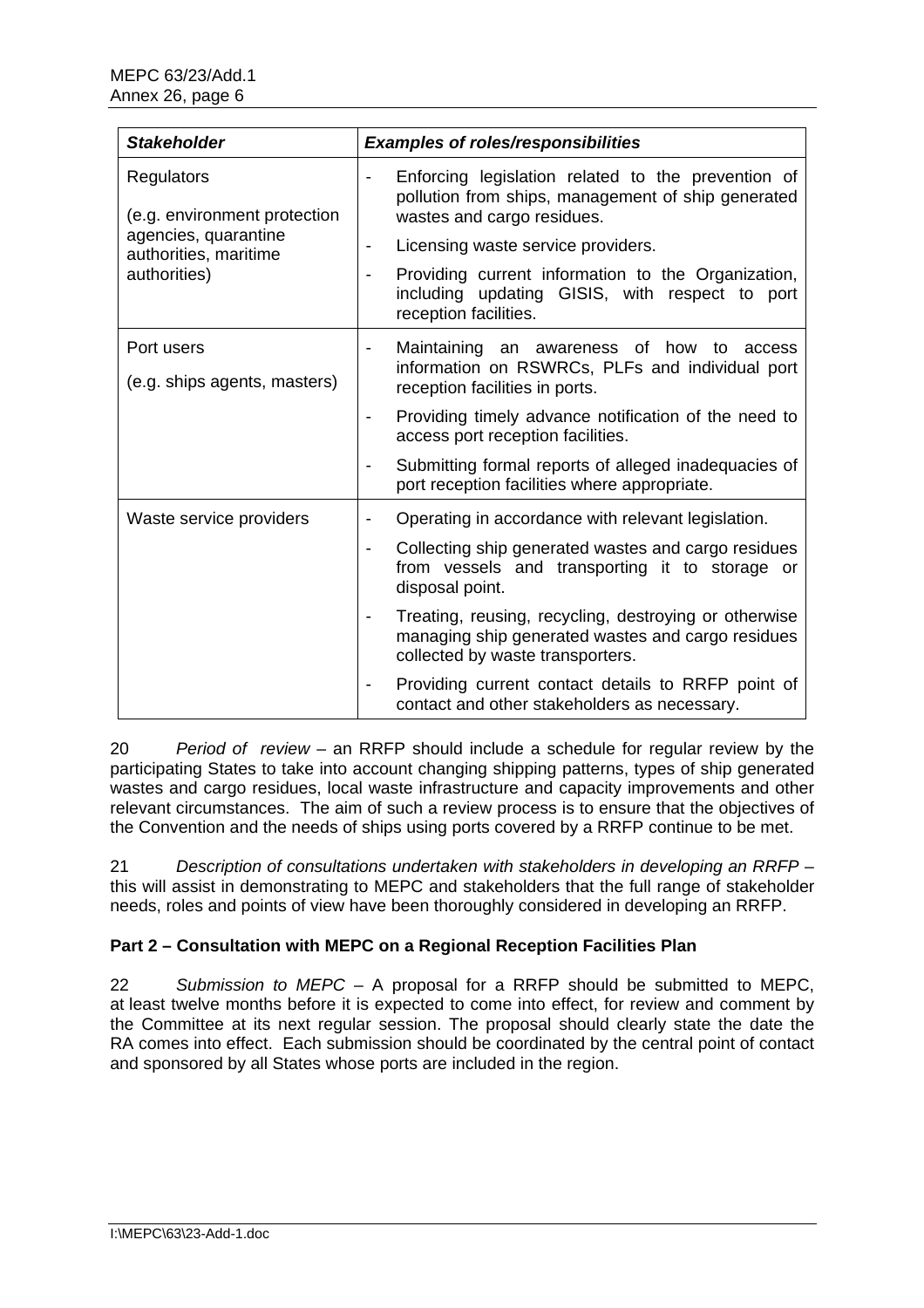- 23 MEPC should consider the submission according to the following criteria:
	- .1 the region of application is clearly defined:
		- all States and ports participating in the RA are identified; and
		- a map of the region is provided;
	- .2 a compelling need for RA has been demonstrated through explanation of the unique circumstances that impact on the Parties' abilities to provide port reception facilities in every port within the region. It has also been clearly demonstrated that RA are the only practical means to meet the requirements of MARPOL. The submission should address the following considerations with respect to compelling need:
		- demonstrated difficulty in managing ship generated wastes and cargo residues in PLFs caused by physical, geographical or logistical circumstances; and
		- satisfactory explanation of alternative options that have been considered and why they are impractical or less efficient than RA;
	- .3 the RRFP contributes positively to the ability of the States involved to effectively implement their obligations under MARPOL, or to accede to if not already Party to MARPOL;
	- .4 the identified RSWRCs meet the needs of shipping within the region:
		- ships generally call at one or more RSWRCs during a voyage within a region;
		- ships generally have sufficient holding tanks and storage space for ship generated wastes and cargo residues, to retain for discharge to an RSWRC, discharge to sea in accordance with MARPOL, or discharge at a port outside the region;
		- there has been demonstrated consultation with current and expected port users to identify their needs for port reception facilities; and
		- all PLFs are serviced by one or more RSWRCs;
	- .5 the stakeholder roles are clear and evidence is presented showing that they have been defined in consultation with the stakeholders;
	- .6 a suitable central point of contact has been nominated:
		- appropriate administrative arrangements exist for the central point of contact to effectively carry out the role;
		- consultation with stakeholders on suitability of central point of contact has been demonstrated; and
		- telephone, fax and e-mail contact details are provided; and
	- .7 the specified period of review, as outlined in the proposal, is appropriate given anticipated changes in shipping patterns during the period.